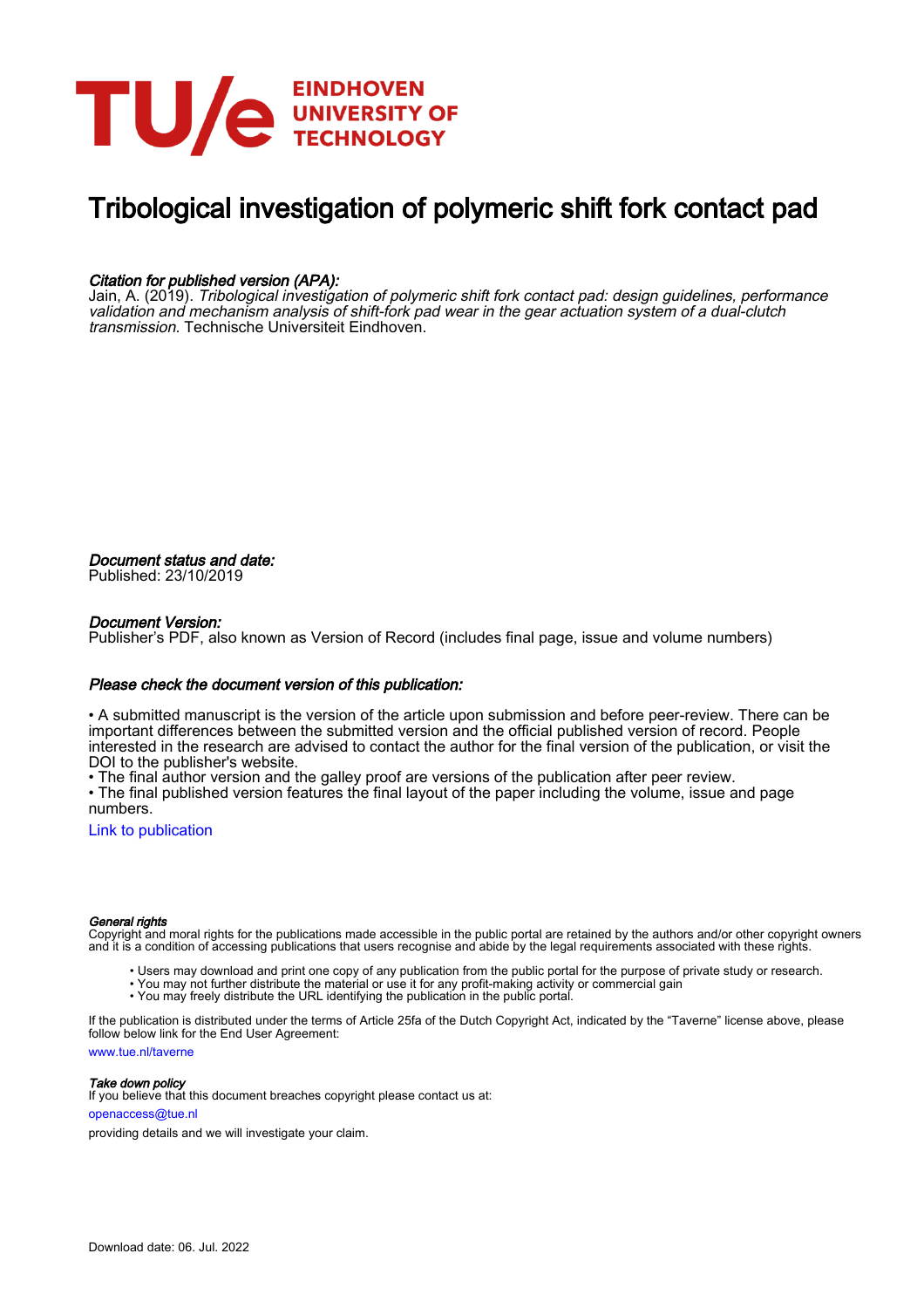Technische Universiteit<br>
Eindhoven<br>
University of Technology TU/

/ Department of Mathematics and Computer Science / PDEng Automotive Systems Design

# Tribological Investigation of Polymeric Shift Fork Contact Pad

Design guidelines, performance validation and mechanism analysis of shift-fork pad wear in the gear actuation system of a dual-clutch transmission

Executive Summary

October 2019

Ayush Jain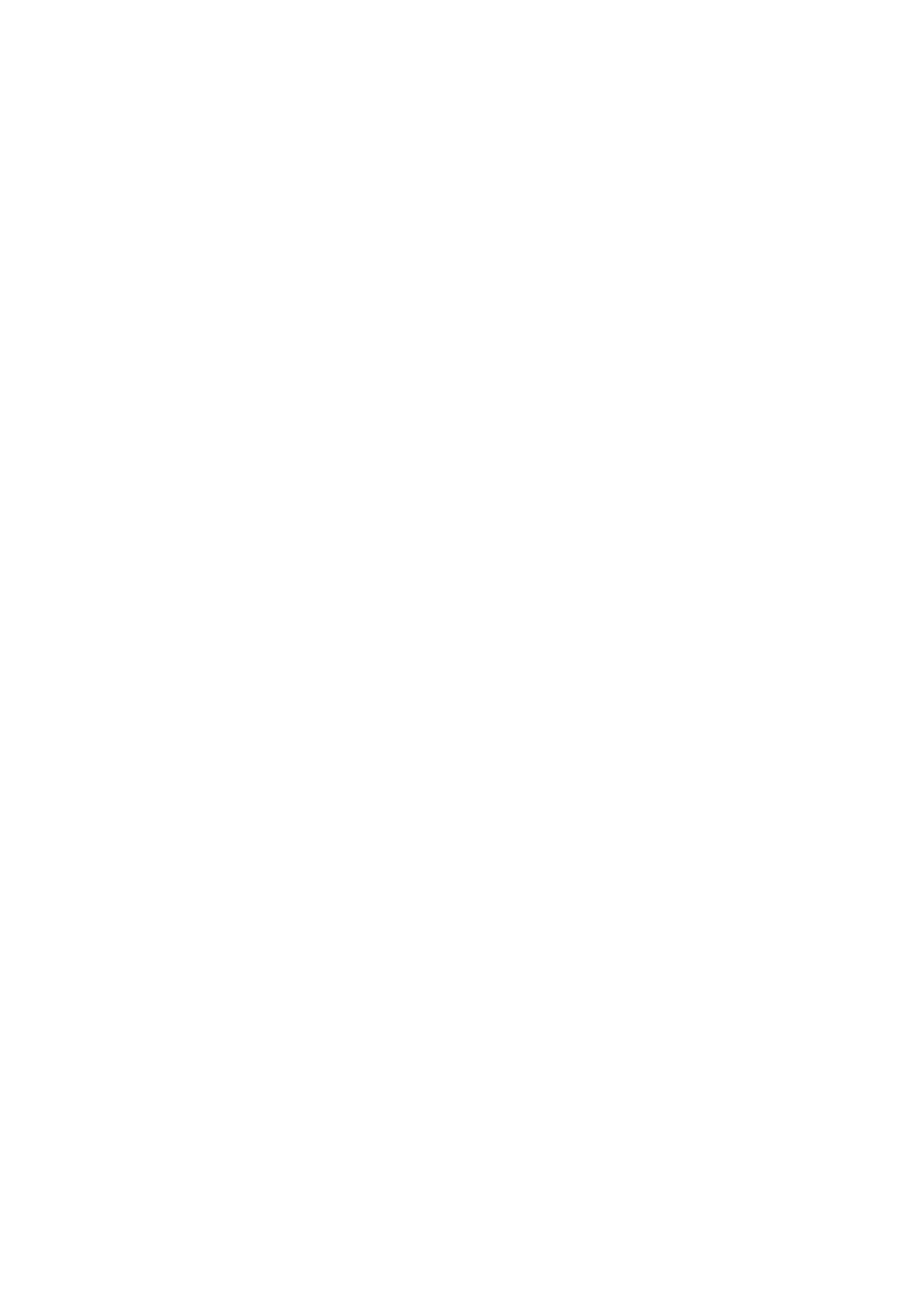## Tribological Investigation of Polymeric Shift Fork Contact Pad

Design guidelines, performance validation and mechanism analysis of shift-fork pad wear in the gear actuation system of a dual-clutch transmission

Ayush Jain

October 2019

Eindhoven University of Technology Stan Ackermans Institute - Automotive Systems Design

PDEng Report: 2019/103

*Public Executive Summary*





Punch Powertrain Nederland B.V. Eindhoven University of Technology

| Steering | Xiao Ma            | (Punch Powertrain Nederland B.V.)    |
|----------|--------------------|--------------------------------------|
| Group    | Ines Lopez Arteaga | (Eindhoven University of Technology) |
|          | Olcay Cicekdag     | (Punch Powertrain Nederland B.V.)    |
|          | P.S.C. Heuberger   | (Eindhoven University of Technology) |
|          |                    |                                      |

Date **October 2019** 

Partners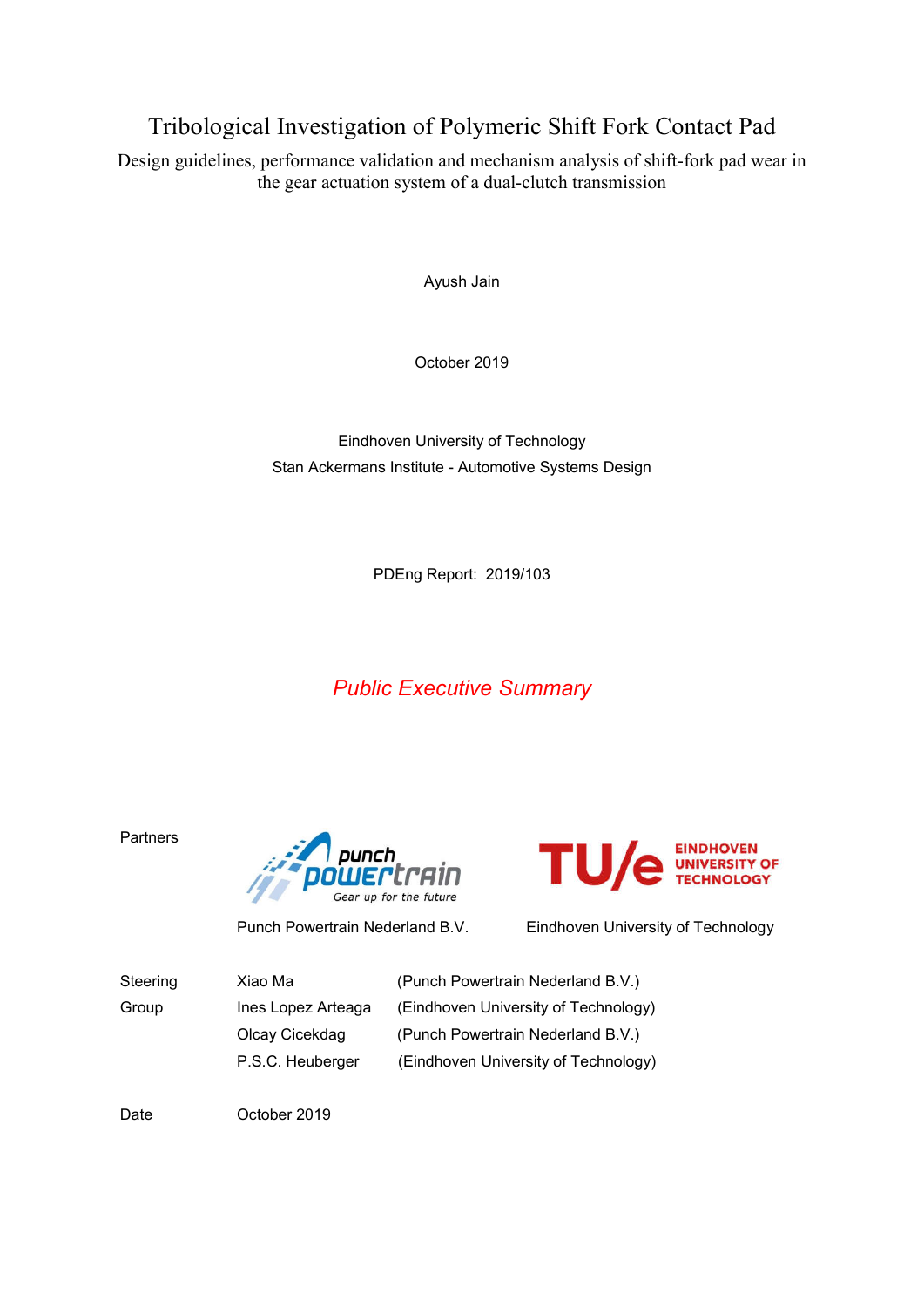Composition of the Thesis Evaluation Committee:

Chair: Ines Lopez Arteaga

Members: Xiao Ma Ines Lopez Arteaga Olcay Cicekdag P.S.C. Heuberger Theo Hofman Harry J. van Leeuwen

The design that is described in this report has been carried out in accordance with the rules of the TU/e Code of Scientific Conduct.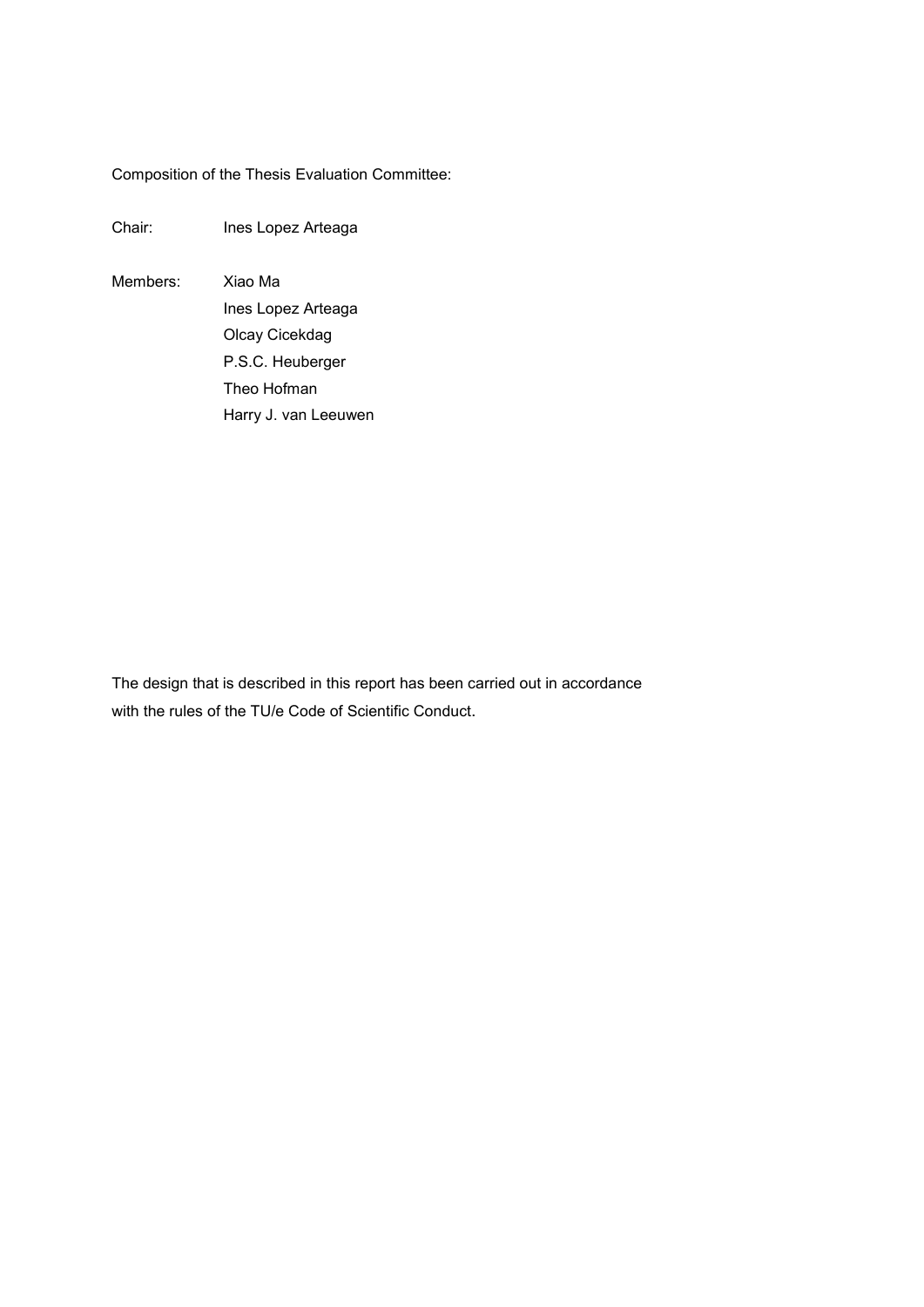| Contact<br>Address        | Eindhoven University of Technology<br>Department of Mathematics and Computer Science<br>MF 5.072, P.O. Box 513, NL-5600 MB, Eindhoven, The Netherlands<br>+31 402743908                                                                                                                                                                                                                                                                                                                                                                                                                                                                                                                                                                                                                                                                                                                                          |
|---------------------------|------------------------------------------------------------------------------------------------------------------------------------------------------------------------------------------------------------------------------------------------------------------------------------------------------------------------------------------------------------------------------------------------------------------------------------------------------------------------------------------------------------------------------------------------------------------------------------------------------------------------------------------------------------------------------------------------------------------------------------------------------------------------------------------------------------------------------------------------------------------------------------------------------------------|
| Partnership               | This project was supported by Eindhoven University of Technology and Punch Powertrain<br>Nederland B.V.                                                                                                                                                                                                                                                                                                                                                                                                                                                                                                                                                                                                                                                                                                                                                                                                          |
| Published by              | Eindhoven University of Technology<br>Stan Ackermans Institute                                                                                                                                                                                                                                                                                                                                                                                                                                                                                                                                                                                                                                                                                                                                                                                                                                                   |
| PDEng-report              | 2019/103                                                                                                                                                                                                                                                                                                                                                                                                                                                                                                                                                                                                                                                                                                                                                                                                                                                                                                         |
| Preferred<br>reference    | Tribological Investigation of Polymeric Shift Fork Contact Pad: Design guidelines, perfor-<br>mance validation and mechanism analysis of shift-fork pad wear in the gear actuation sys-<br>tem of a dual-clutch transmission, Eindhoven University of Technology, PDEng Report,<br>October 2019 (2019/103)                                                                                                                                                                                                                                                                                                                                                                                                                                                                                                                                                                                                       |
| Abstract                  | This report presents a description of the investigations done to evaluate the tribological<br>performance of shift-fork pad of a new hybrid dual-clutch transmission that is currently<br>under development at Punch Powertrain. In the first part of the report, detailed problem<br>analysis is done to understand the key objectives of the stakeholders. Following this, an<br>improved system architecture for designing and testing of the shift-fork pad is described<br>and tribological requirements are derived from the higher level requirements. Next, the test<br>specifications and the testing process devised to validate the current shift-fork pad design<br>are described and the results of the validation tests are presented. Finally, design guidelines<br>are given and design tools are developed to enable a design engineer to meet the defined<br>tribological design requirements. |
| Keywords                  | Shift-fork, dual-clutch transmission, tribology, thermal aging, automotive systems design,<br>gear actuation system                                                                                                                                                                                                                                                                                                                                                                                                                                                                                                                                                                                                                                                                                                                                                                                              |
| Disclaimer<br>Endorsement | Reference herein to any specific commercial products, process, or service by trade name,<br>trademark, manufacturer, or otherwise, does not necessarily constitute or imply its endorse-<br>ment, recommendation, or favoring by the Eindhoven University of Technology or Punch<br>Powertrain Nederland B.V. The views and opinions of authors expressed herein do not<br>necessarily state or reflect those of the Eindhoven University of Technology or Punch<br>Powertrain Nederland B.V. and shall not be used for advertising or product endorsement<br>purposes.                                                                                                                                                                                                                                                                                                                                          |
| Disclaimer<br>Liability   | While every effort will be made to ensure that the information contained within this report<br>is accurate and up to date, Eindhoven University of Technology makes no warranty, rep-<br>resentation or undertaking whether expressed or implied, nor does it assume any legal lia-<br>bility, whether direct or indirect, or responsibility for the accuracy, completeness, or use-<br>fulness of any information.                                                                                                                                                                                                                                                                                                                                                                                                                                                                                              |
| Trademarks                | Product and company names mentioned herein may be trademarks and/or service marks of<br>their respective owners. We use these names without any particular endorsement or with<br>the intent to infringe the copyright of the respective owners.                                                                                                                                                                                                                                                                                                                                                                                                                                                                                                                                                                                                                                                                 |
| Copyright                 | Copyright © 2019. Eindhoven University of Technology. All rights reserved.<br>No part of the material protected by this copyright notice may be reproduced, modified, or<br>redistributed in any form or by any means, electronic or mechanical, including photocop-<br>ying, recording, or by any information storage or retrieval system, without the prior written<br>permission of the Eindhoven University of Technology and Punch Powertrain.                                                                                                                                                                                                                                                                                                                                                                                                                                                              |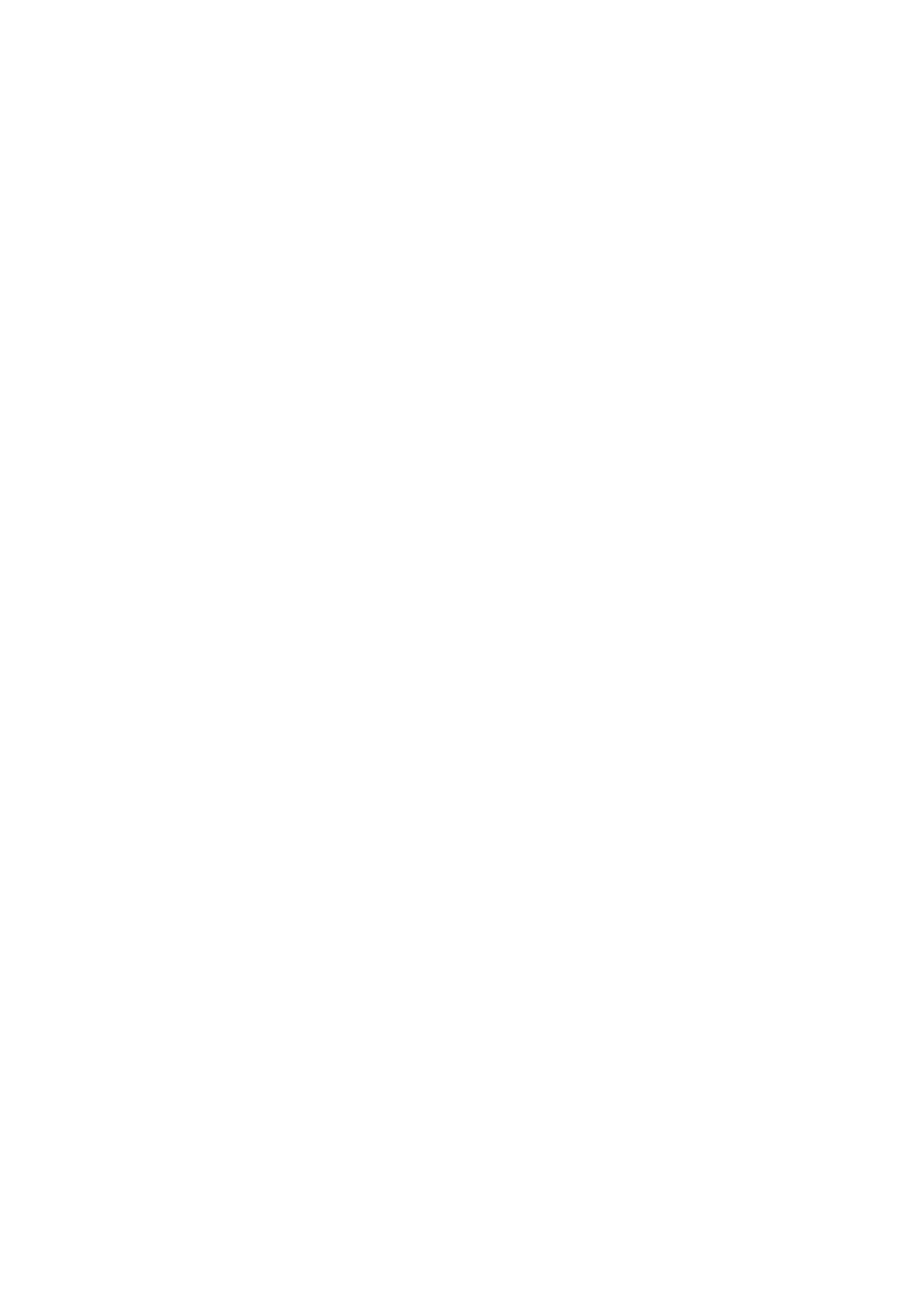## Preface

This technical report is written as part of the graduation project, in pursuit of the Professional Doctorate in Engineering (PDEng) degree in Automotive Systems Design (ASD). The Professional Doctorate in Engineering program is a full-time, two-year technological designer program offered by one of the four universities of technology in the Netherlands. It falls within the 3<sup>rd</sup> cycle of higher education. This PDEng program in ASD is being pursued at Eindhoven University of Technology (TU/e). The graduation project is pursued in collaboration with Punch Powertrain Nederland B.V (PPE).

Punch Powertrain Nederland B.V. is an automotive company involved in the design and manufacturing of transmission systems. This graduation project was pursued in context of development of a new hybrid DCT (dual clutch transmission) at PPE and was focused on evaluating the tribological performance of shift-fork contact pads.

Ayush Jain October 2019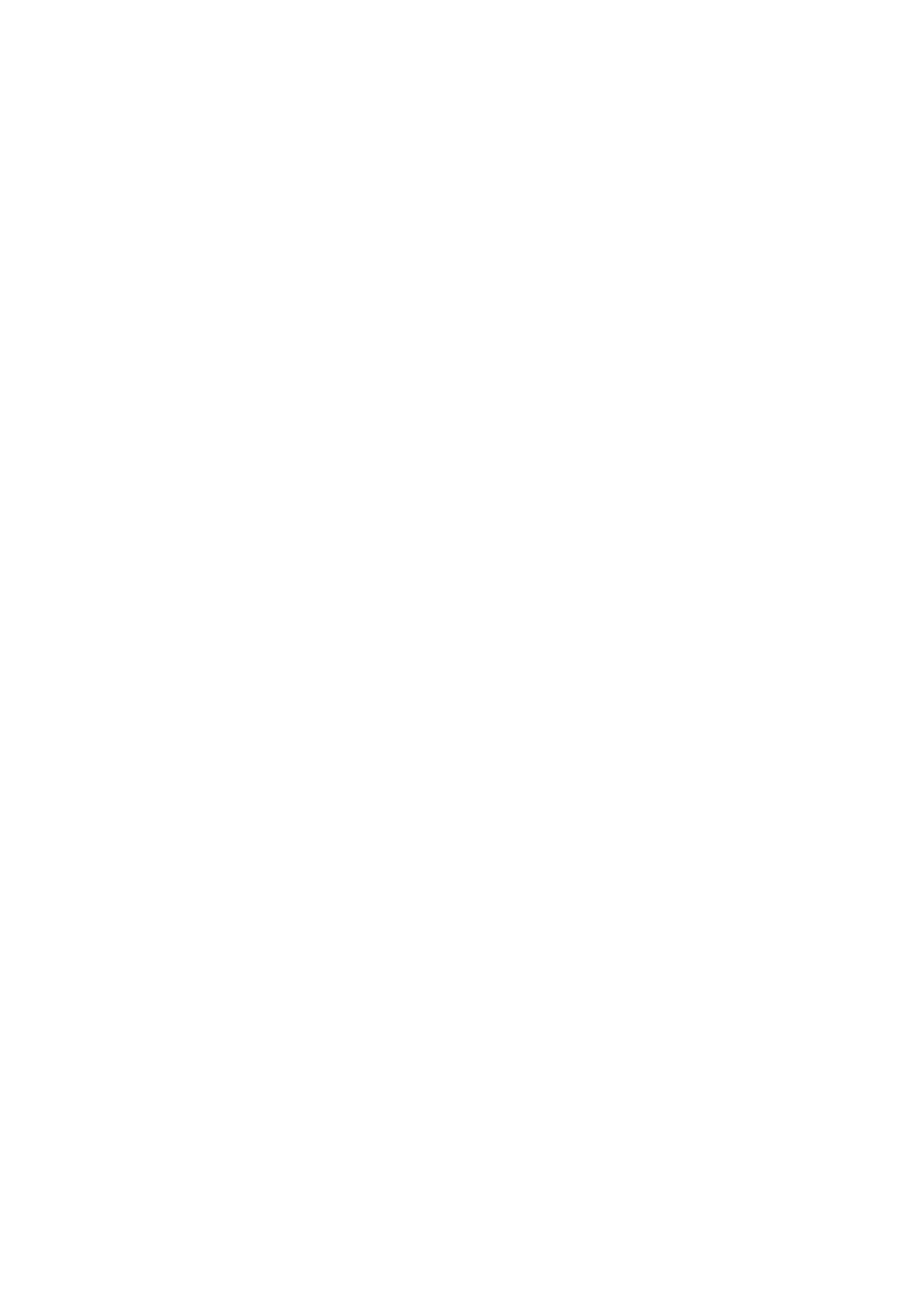## Acknowledgements

Throughout the duration of the project, I was helped and supported by many people. I cannot image completing my project successfully without their support. Hereby, I would like to express my sincere gratitude to all these people who supported me in my journey of successful completion of the PDEng project. First of all, I want to thank Jacco and Jeroen for providing me this opportunity to pursue the PDEng project at Punch Powertrain. I owe special gratitude to my mentor, Xiao, and my team leader, Olcay, for their continuous support and valuable inputs throughout the duration of the project. They showed complete trust in me and my abilities which gave me the confidence to achieve great targets. I am really grateful to Joao who was always there with me to keep the test-rig up and running despite many difficulties that came on the way. I am thankful to all the colleagues at PPE and PPS who helped me and guided me in the project, especially, Pablo, Wim, Kees, Peter, Sava, Yongqing, Kyosuke, Thiago, Jan, Mark, Ruud, Toon, Rajesh, Pranav, Shiva, Sachin, Koray, Nikolaos, Imteyaz, Zhengyu, Pradeep, Rob, and many others.

Furthermore, I would like to thank people at TU/e for their support in the project, especially to my supervisors Ines, ASD program director Peter, scientific director Henk, management assistant Ellen and the TEC members Harry and Theo. I am also thankful to my PD coaches Linda, Robin and Coby and all my fellow PDEng colleagues.

At last, I want to thank my family for always being there for me.

Ayush Jain October 2019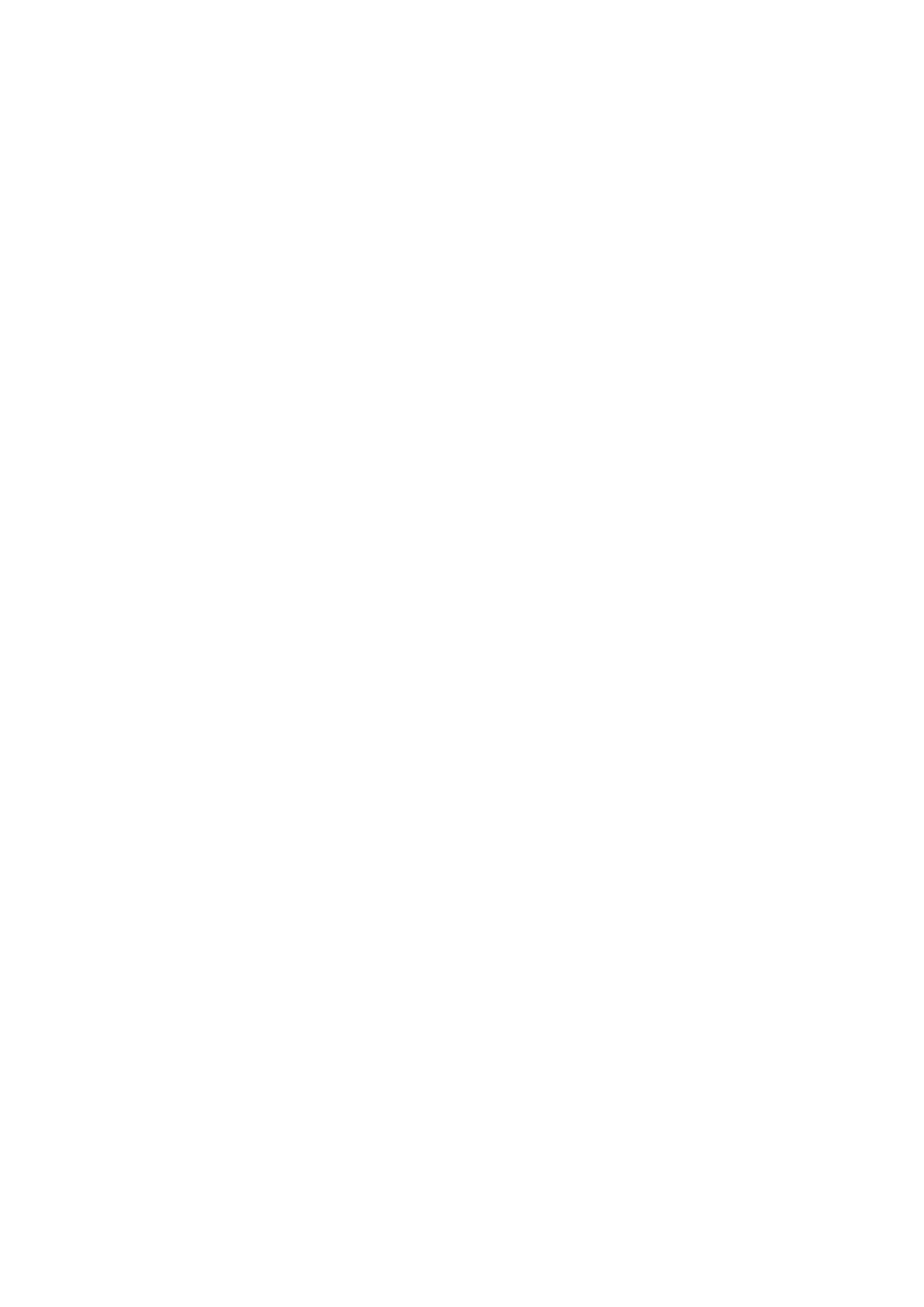## **Table of Contents**

| 1.1 |  |  |
|-----|--|--|
| 1.2 |  |  |
| 1.3 |  |  |
| 1.4 |  |  |
| 1.5 |  |  |
|     |  |  |
|     |  |  |
|     |  |  |
|     |  |  |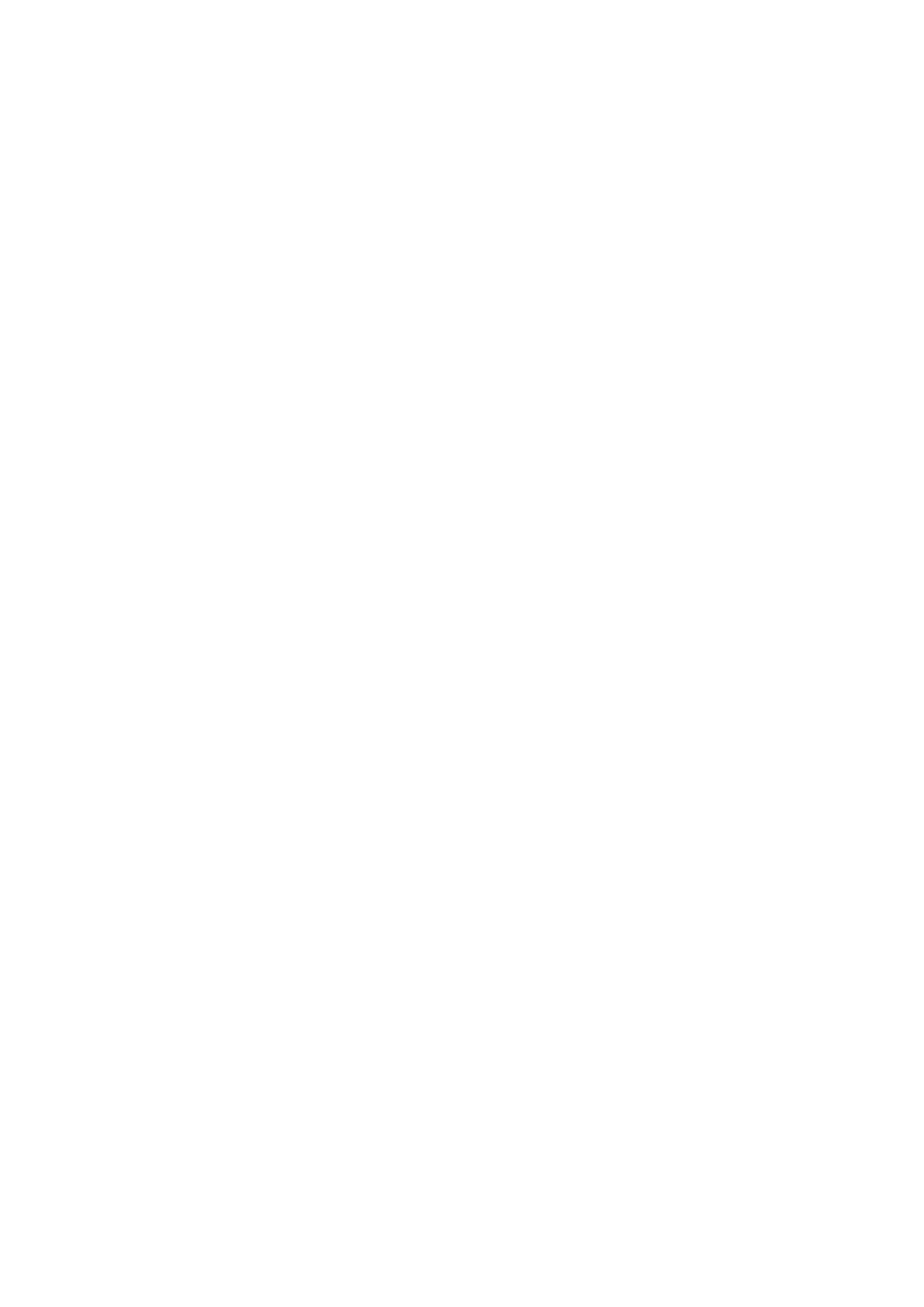# **List of Figures**

|--|--|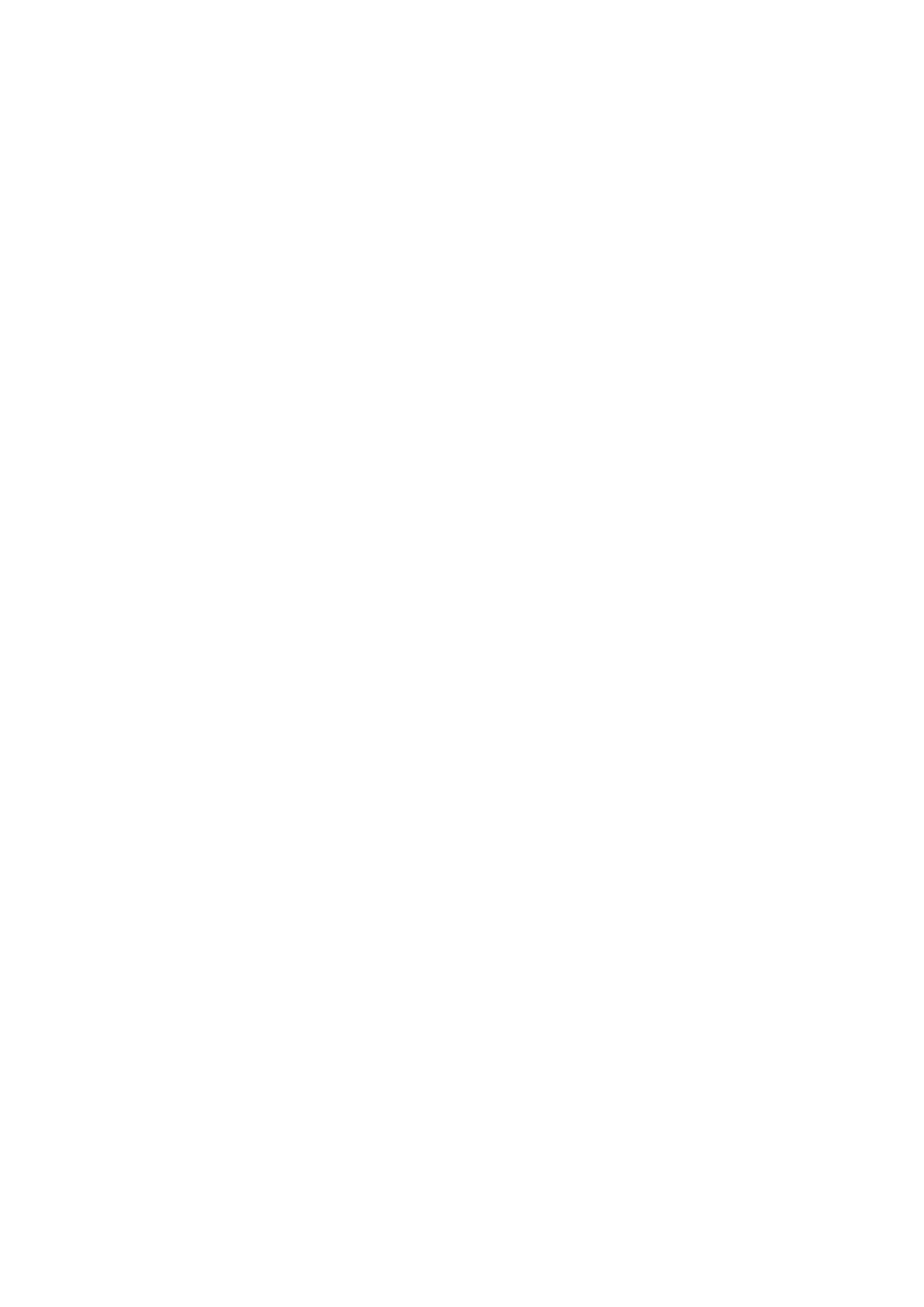# 1. Executive Summary

This executive summary provides an overview of the activities and results achieved during the PDEng project.

#### *1.1 Project Context*

To keep pace with the growing demand for fuel-efficient vehicles and electric/hybrid vehicles, Punch Powertrain is developing new generation hybrid Dual Clutch Transmissions (DCT). One of the mechanical components of this hybrid DCT is a shift-fork. During the shifting of gears in a DCT, the shift-fork slides against the synchronizer sleeve at the contact pad locations. This contact between the shift-fork pad and the rotating synchronizer sleeve is tribologically critical due to the harsh sliding and lubrication conditions and also due to the high number of gear shift cycles during the lifetime of the vehicle. This shift-fork pad is the focus point of this project and main objectives of the project are:

- Framework/tools for designing of the shift-fork pad with wear within the specification;
- Evaluation of the tribological performance of the shift-fork pad.

#### *1.2 Project approach and development cycle*

For performing the problem analysis and to understand the requirements of the stakeholders, the CAFCR methodology is used. CAFCR (Customer-Application-Functional-Conceptual-Realization) is a system architecting method that helps to navigate from vague or ill-defined notions of problems towards a well-articulated and structured architecture description [1].

During the project, a new development V-cycle is proposed (Figure 1). In the proposed V-cycle, first, the part's tribological requirements are derived from the higher-level requirements, besides other structural and functional requirements. The part is then designed to fulfill these tribological requirements. After the design is completed, the design is validated on component-level and module-level tests before the complete system-level (transmission-level) tests. The component and module-level tests provide quick feedback about the design, hence reduces the countermeasure time in case a failure is detected during the validation tests.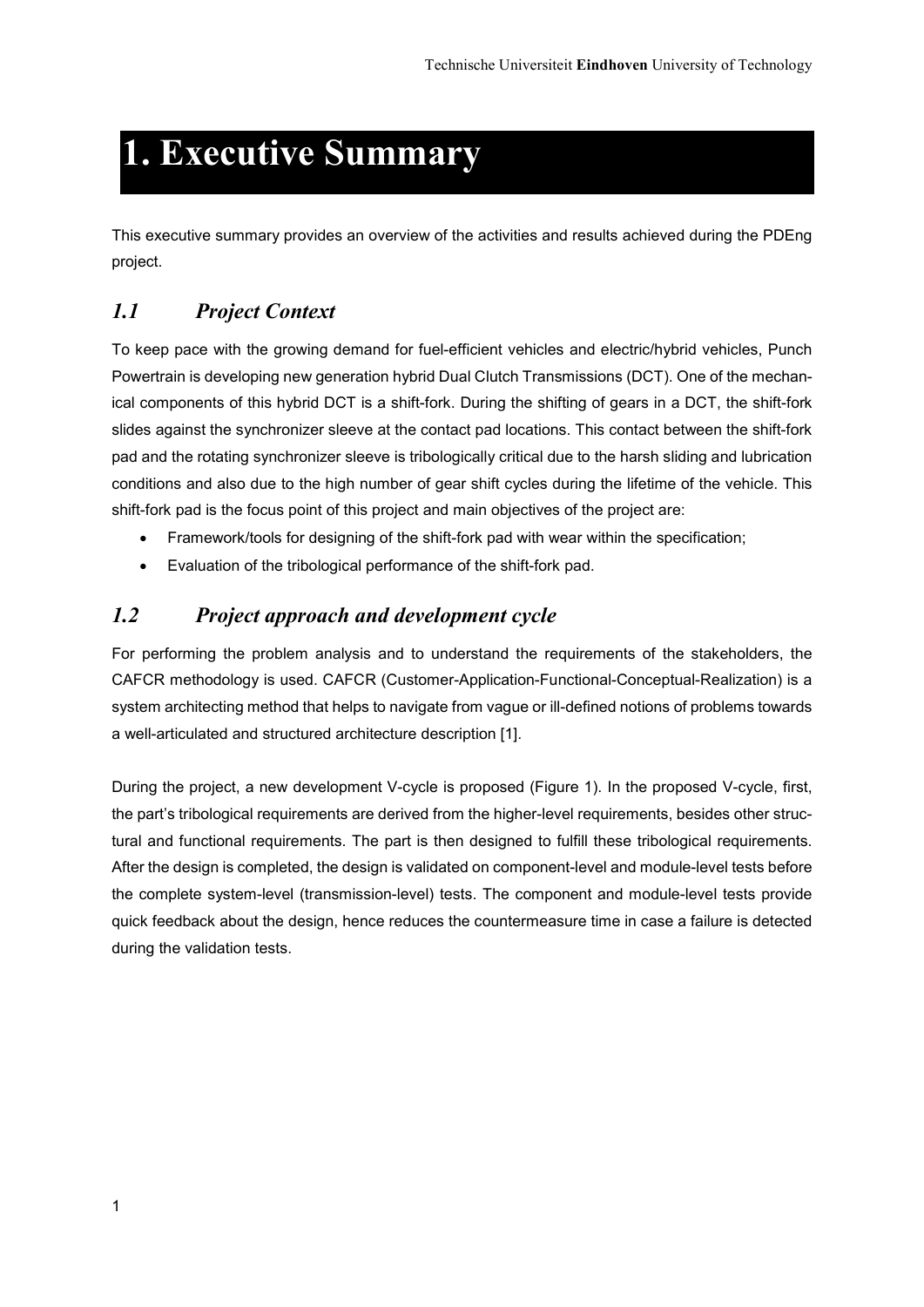

Figure 1: Proposed V-model

#### *1.3 Design requirements and design tools*

In this project, tribological design requirements for the shift-fork pad are defined. Design guidelines and design tools are developed to enable designing of the shift-fork pad against these tribological requirements. Mainly, three different design tools are developed to facilitate a robust and optimized shift-fork pad design.

The first design tool developed, calculates the steady-state and transient surface temperature rise of the shift-fork pad surface due to frictional heating, hence enables the designer to choose the correct pad material. The second design tool calculates the oil film thickness in the contact zone and facilitates to achieve the correct lubrication regime and avoid excessive wear. The third design tool theoretically evaluates the deterioration in the mechanical strength of the polymer part due to thermal aging.

#### *1.4 Design validation tests and wear mechanism analysis*

For validating the tribological performance of the shift-fork pad, tribological test requirements are defined and the test specifications are derived from them. The validation tests are carried out on the module-level and the total wear on the shift-fork pad surface is measured. This objective is achieved by devising a new test setup.

The measured wear on the tested shift-fork pads is found to be within the specified limit. For the tested parts, a detailed wear mechanism study is done using SEM-EDX analysis and optical interferometry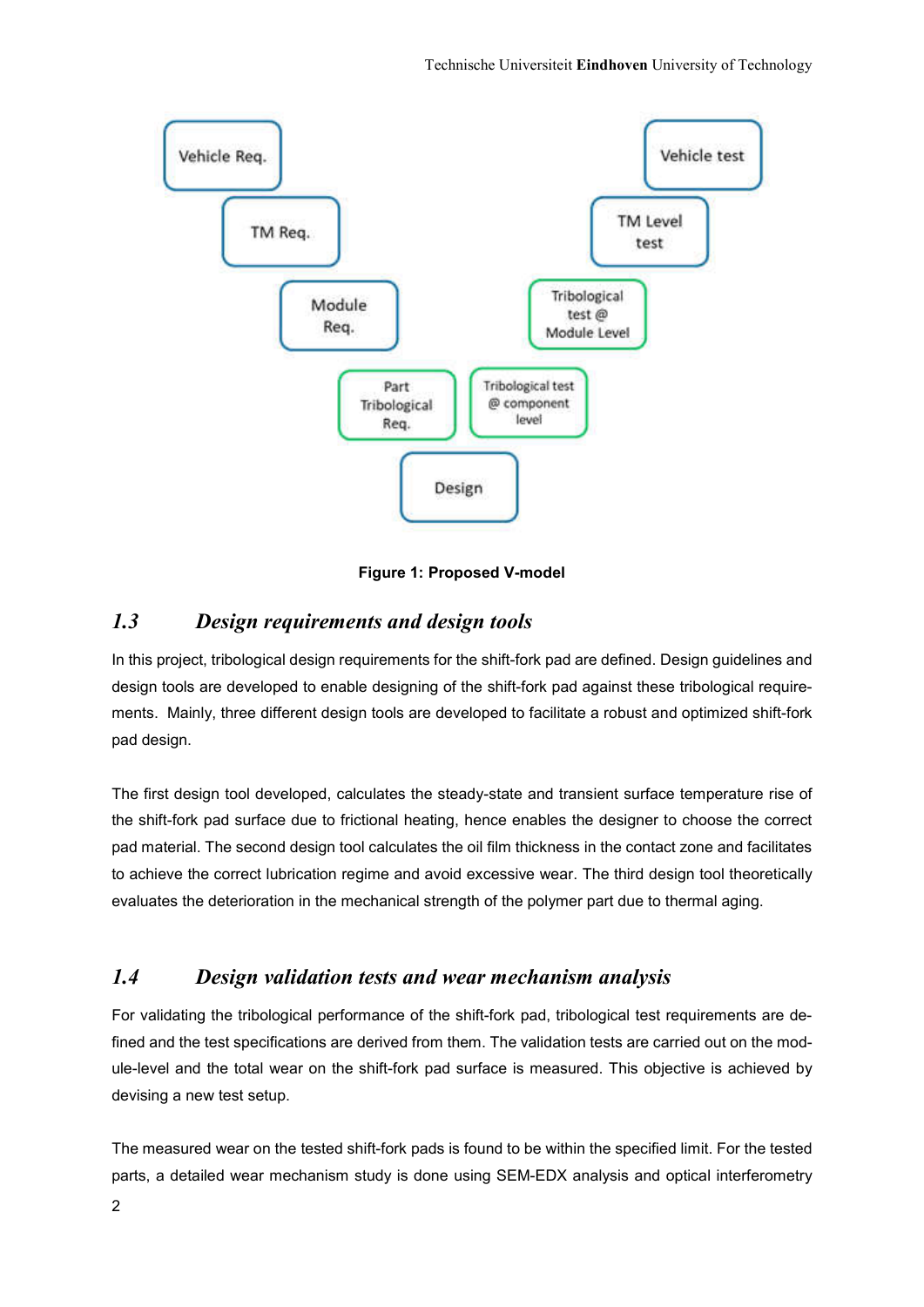techniques. This understanding of the involved wear mechanism is critical in order to understand the failure mode and hence identify the critical operating parameters.

Finally, material characterization tests are done to understand the deterioration in the mechanical properties of the shift-fork pad due to the thermo-chemical aging. To accelerate the material aging i.e., to achieve material damage equivalent to the complete lifetime in a short duration, a technique is devised to calculate the accelerated aging parameters.

#### *1.5 Conclusion*

In this project, a detail investigation of the tribological behavior of the shift-fork contact pad is done. Tribological design and test requirements are defined for the part. Design guidelines and design tools are developed to enable a designer to develop a robust shift-fork pad design. Tribological validation tests are done at module-level to have a proof of concept of the design. Finally, a detailed wear mechanism analysis is done for the tested parts.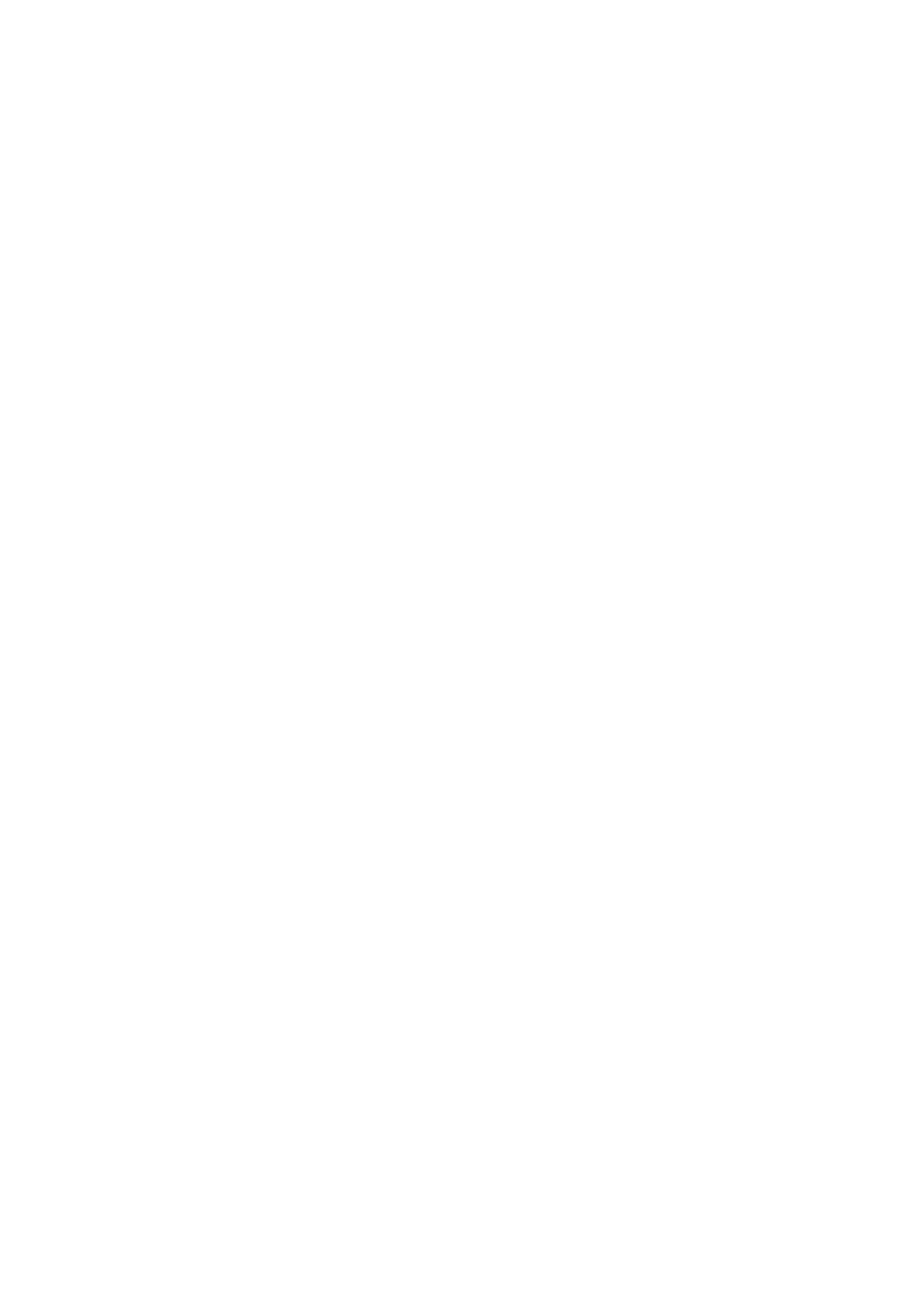## **Glossary**

| ASD          | Automotive Systems Design                              |
|--------------|--------------------------------------------------------|
| <b>CVT</b>   | Continuous Variable Transmission                       |
| <b>CAFCR</b> | Customer-Application-Functional-Conceptual-Realization |
| DCT.         | Dual Clutch Transmission                               |
| <b>EDX</b>   | Energy Dispersive X-Ray Analysis                       |
| EV           | Electric Vehicle                                       |
| i.e.         | exempli gratia (that is)                               |
| PD.          | <b>Professional Development</b>                        |
| PDEng        | Professional Doctorate in Engineering                  |
| <b>PPE</b>   | Punch Powertrain Eindhoven                             |
| <b>SEM</b>   | <b>Scanning Electron Microscopy</b>                    |
| <b>TEC</b>   | <b>Thesis Evaluation Committee</b>                     |
| TU/e         | Eindhoven University of Technology                     |
|              |                                                        |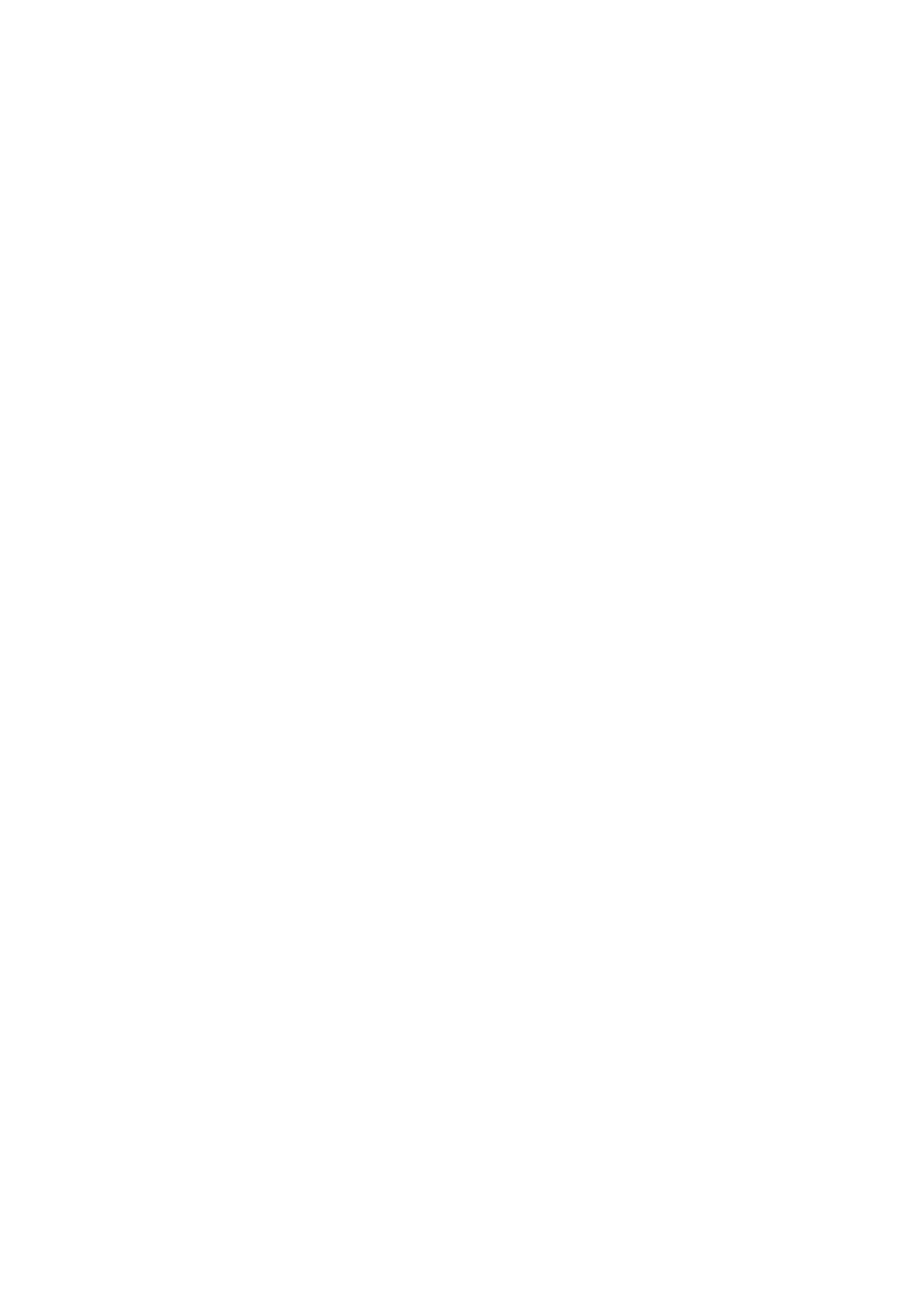## Bibliography

### *References*

1. G. Muller. (2004) *CAFCR: A Multi-view Method for Embedded System Architecting*. PhD thesis, Technische Universiteit Delft.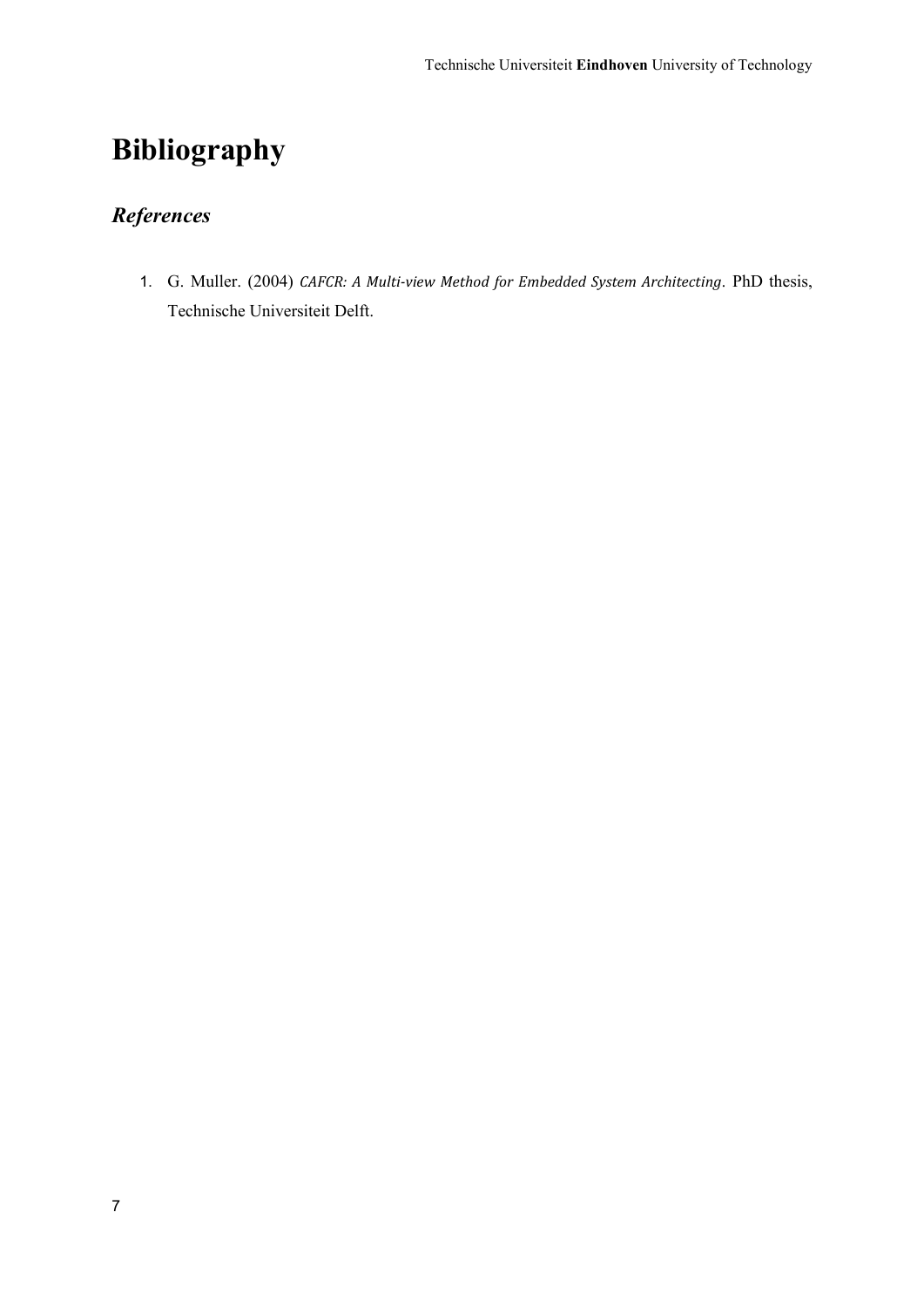Technische Universiteit Eindhoven University of Technology